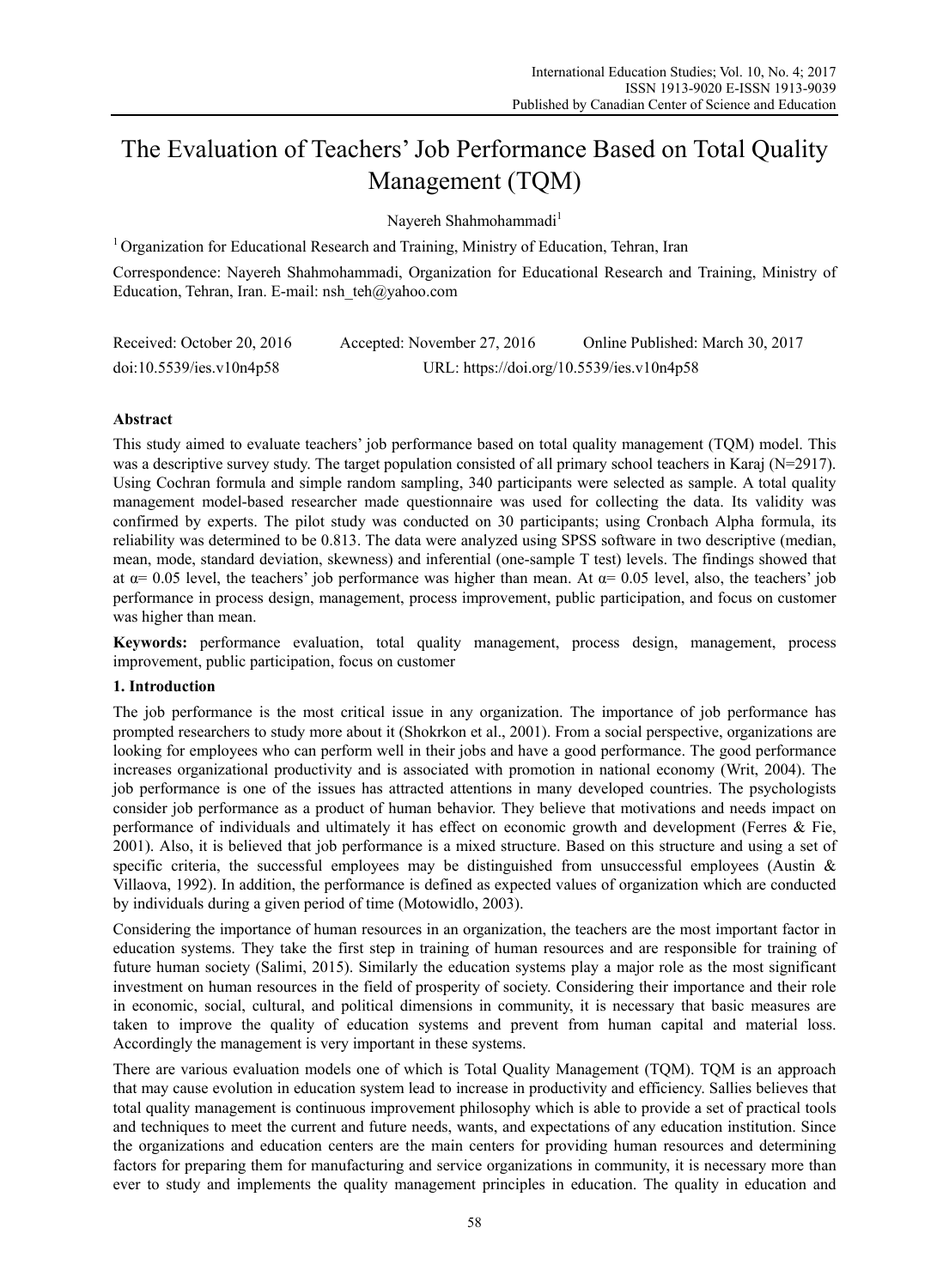schools is the changes in student behavior in all aspects; i.e., it has comprehensiveness and universality (Turan, 2003).

Many studies were conducted on total quality management and showed its importance and impacts on an organization improvement. In Iran, Safari et al. (2012) investigated the structure of quality management with information technology support in Central Insurance of Iran. The findings showed that quality management aspects in organizations are generally influenced by information technology. The performance of organizations is largely dependent on information. Also, the information technology had the greatest impact on customer satisfaction. Also, Valimohammadi (2010) investigated the philosophy of total quality management. The total quality management is an approach to improve the competitiveness, effectiveness, and flexibility of an organization. It is essentially a way to plan, organize, and understand activities and relies on individuals in each level of organization. The total quality management is also a way to screen individuals' activities and guide them toward improvement processes; the result will be achievement in a shorter time.

Another research by Hamidizadeh and Babadi (2010) studied the Impact of total quality management implementation on business processes improvement in Economic and Finance Affairs Department in Khuzestan. This study tried to provide a new insight on dependence of total quality management components on business processes improvement methodology component. Using statistical models, also, it studied the impact of total quality management system on business processes improvement. Similar to this study, Neiestani et al. (2010) investigated the impact of TQM on organizational performance in research and development environment in manufacturing companies in Markazi province. They found that TQM has an effect on organizational performance.

In other countries, Manian et al. (2009) studied the relationship between information technology and business alignment and organizational performance in information technology companies. The findings showed that the alignment of IT and business is a key to achieve improved performance, especially in internal processes. Also, Spin et al. (2013) conducted a study on Spanish companies. It was found that the adhocracy culture had a positive impact and the hierarchical and market cultures had a negative impact on total quality management; the tribal (group) culture had no significant effect.

The other study NIST (2011) found that evaluation model and criteria of award are reviewed and revised almost every year. The award edition model in 2011 is made up of seven main criteria: leadership/strategic planning/focus on customer/measurement, analysis, and knowledge management/focus on human resource/focus on operations/results. In results section, the organizational performance and improvement in all main areas are assessed. These areas include the product and process achievements/customer-oriented achievements/human resources-focus achievements/leadership and governance achievements, and financial and market achievements.

Wai, Seebaluck, and Teeroovengadum (2011) examined the impact of information technology on quality management dimensions. They found that information technology has an impact on quality management. Also, Moisture (2004) found that the total quality management is a system which includes quality and customer satisfaction. It covers the techniques and methods of management and quality in a comprehensive and integrated manner. In general, the companies which implement the total quality management philosophy should be sure about continuous quality improvement efforts in all parts of organization. The move towards continuous improvement process often begins by adopting a philosophy of quality management such as principles of Deming, Juran philosophy, or Crosby philosophy.

All above studies focused on non-educational organizations and no research has been done on total quality management on schools and teachers 'performance. Thus this study aims to evaluate the performance of teachers using TQM model and tries to answer following questions:

- How is the teachers' job performance in terms of process design?
- How is the teachers' job performance in terms of management?
- How is the teachers' job performance in terms of process improvement?
- How is the teachers' job performance in terms of public participation?
- How is the teachers' job performance in terms of focus on customer?

This study also performs the pathology of their performance, identify strengths, weaknesses, and obstacles in their performance, and provide solutions for quality improvement of teachers' performance.

## **2. Methodology**

The objectives of this study was Evaluating teachers` job performance in terms of Total Quality Management.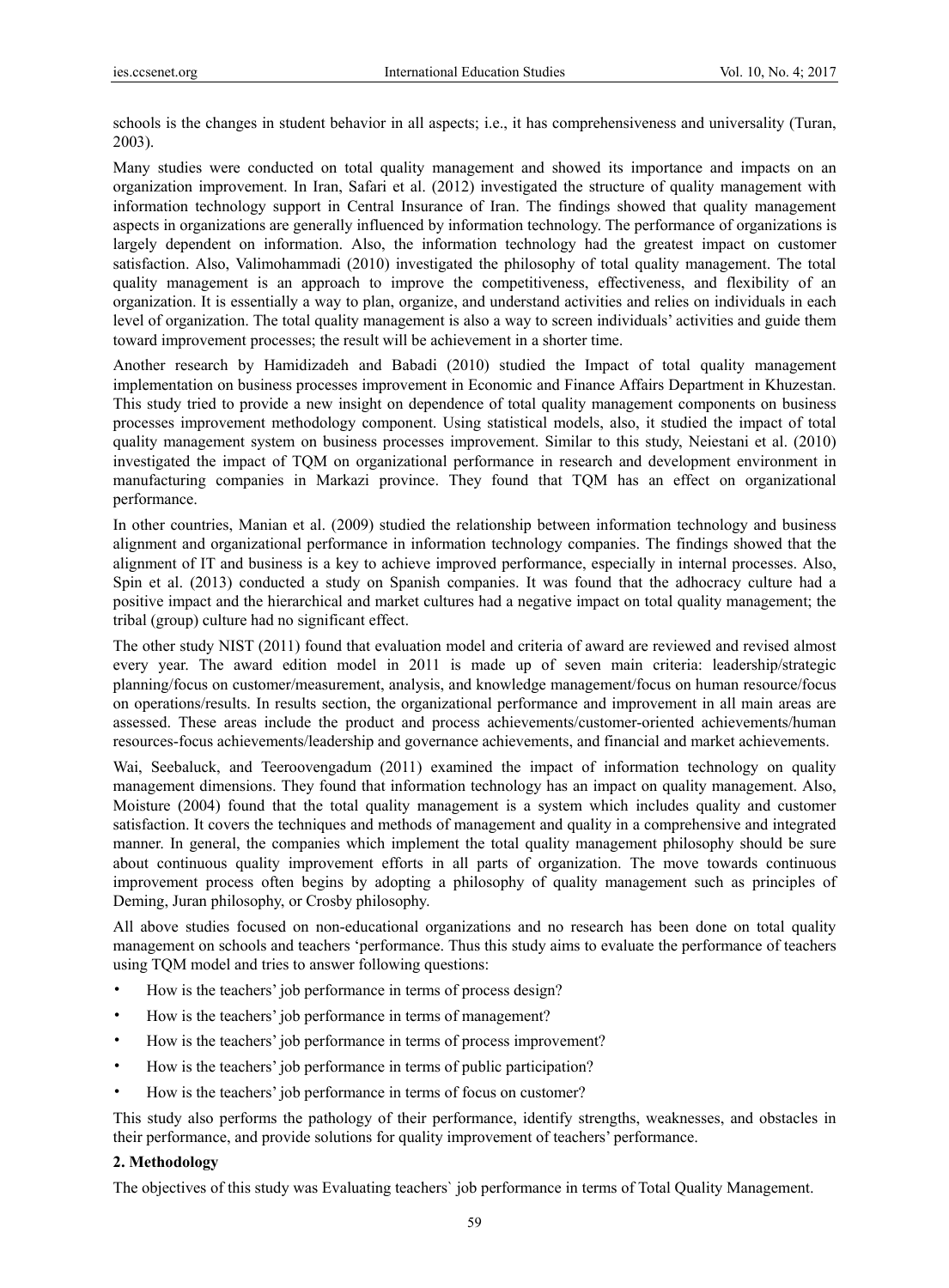This was an applied-descriptive survey study. The population consisted of all primary school teachers in Karaj (N=2917). Using Cochran formula and simple random sampling, 340 participants were selected as sample. A total quality management model-based researcher made questionnaire was used for collecting the data. It consisted of 50 questions in five dimensions: process design (questions 1 to 10), management (questions 11 to 20), process improvement (questions 21 to 30), public participation (questions 31 to 40) and focus on customer (questions 41 to 50).The validity of tool was confirmed by experts. The pilot study was conducted on 30 participants; using Cronbach Alpha formula, its reliability was determined to be 0.813.

Table 1. Reliability of questionnaire's component based on TQM

| Components           | <b>Reliability</b> |
|----------------------|--------------------|
| process design       | 0.74               |
| management           | 0.65               |
| process improvement  | 0.67               |
| public participation | 0.96               |
| focus on customer    | 0.85               |

The data were analyzed using SPSS software in two descriptive (median, mean, mode, standard deviation, skewness) and inferential (one-sample T test) levels

## **3. Findings**

According to the findings of descriptive statistics, 93% of participants were women and 7 percent were men. Considering age group, 3 percent of respondents were belong to the age group 20 to 25 years, 10 percent to the age group 25 to 30, 38 percent to the age group 30 to 35, 23 percent to age group 35 to 40, 12 percent to age group 40 to 50 and 14 percent to age group 50 and above. Distribution of qualification among respondents included: 8 percent of respondents had high school degree, 82 percent had a bachelor's degree and 10 percent master degree. Among respondent, 45 percent had 5 to 10 years of experience, 17 percent had 10 to 20 years of experiences, 14 percent had above 20 years of experiences and 14 percent had below 5 years of experiences. The average index for all components of total quality management( process design, management, process improvement, public participation and focus on customer ) were all above 3, except for focus on customer was below 3.The findings of investigating research questions were as follows:

**First question**: How is the teachers' job performance in terms of process design?

| High<br><b>Bottom</b><br>0.03119<br>0.57513<br>0.67<br>339<br>0.000<br>340<br>2.3<br>21.481<br>3.67<br>1.9<br>level<br>level | Mean<br>standard<br>error | SD | Mean | N | <b>Mean difference</b><br>of scores | Confidence level<br>(95%) |        | t-value | df | Sig. level<br>(2 tailed) | t table<br>(0.05) | table<br>(0.01) |
|------------------------------------------------------------------------------------------------------------------------------|---------------------------|----|------|---|-------------------------------------|---------------------------|--------|---------|----|--------------------------|-------------------|-----------------|
|                                                                                                                              |                           |    |      |   |                                     | 0.7314                    | 0.6086 |         |    |                          |                   |                 |

Table 2. T-test on the teachers' job performance in terms of process design

According to Table 2, the calculated t  $(t = 21.481)$  was greater than the t in the table in 339 degrees of freedom and in error level of 0.05 and 0.01; the significance level of test was zero (less than 0.05). Also, the top and bottom levels in 95 percent confidence level were positive for this variable; this showed that the mean of this variable was more than 3. With 99% confidence, therefore, it can be concluded that teachers' job performance in this area was above expected mean (between 3 and 4).

**Second question**: How is the teachers' job performance in terms of management?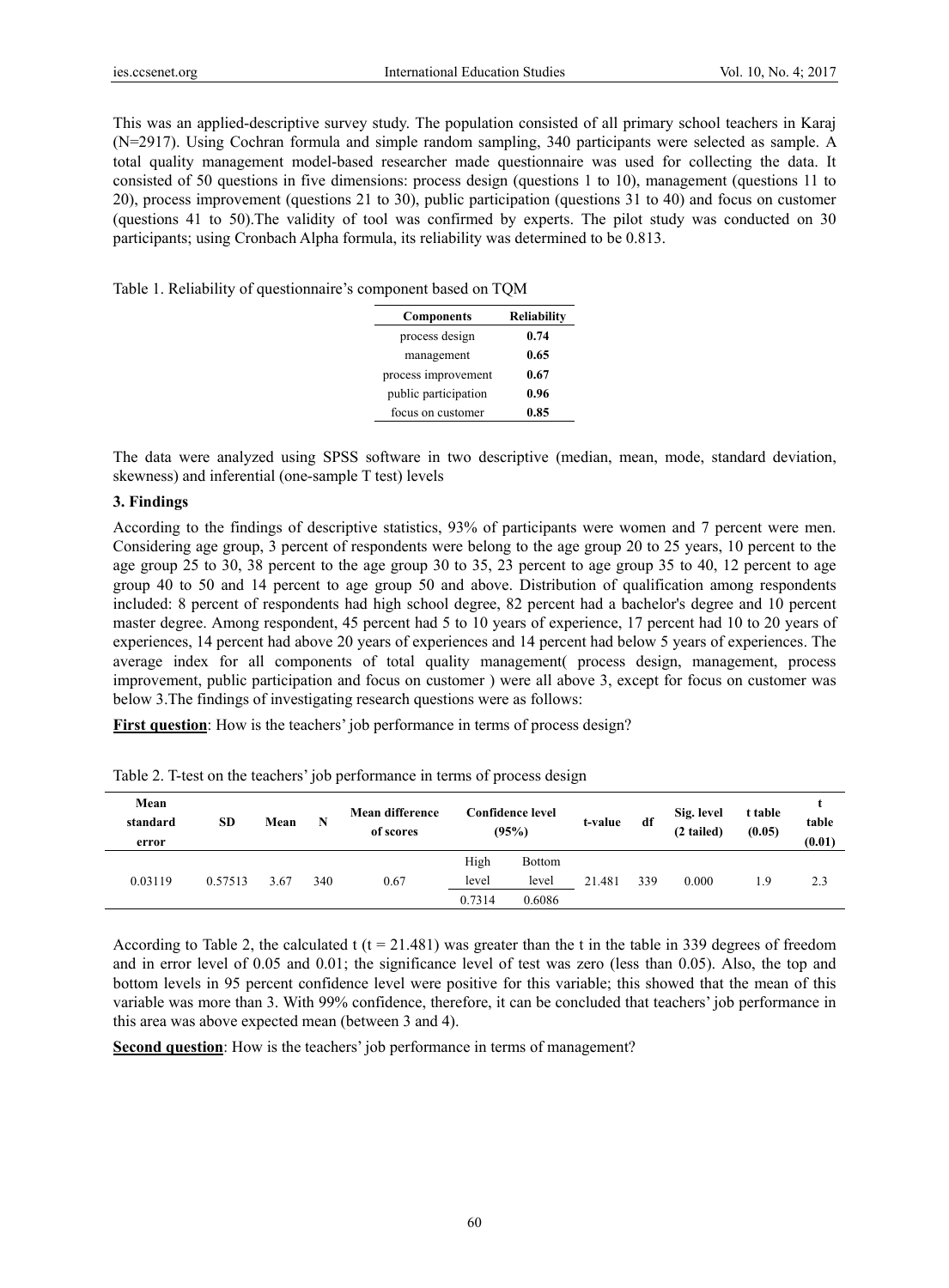| Mean<br>standard<br>error | <b>SD</b> | Mean   | N   | Mean<br>difference<br>of scores | Confidence level<br>(95%) |                        | t-value | df  | Sig. level<br>(2tailed) | t table<br>(0.05) | t table<br>(0.01) |
|---------------------------|-----------|--------|-----|---------------------------------|---------------------------|------------------------|---------|-----|-------------------------|-------------------|-------------------|
| 0.02589                   | 0.47747   | 3.5915 | 340 | 0.59147                         | High<br>level             | <b>Bottom</b><br>level | 22.841  | 339 | 0.000                   | 1.9               | 2.3               |
|                           |           |        |     |                                 | 0.6434                    | 0.5405                 |         |     |                         |                   |                   |

| Table 3. T-test on the teachers' job performance in terms of management |  |  |
|-------------------------------------------------------------------------|--|--|
|                                                                         |  |  |

According to Table 3, the calculated t ( $t= 22.841$ ) was greater than the t in the table in 339 degrees of freedom and in error level of 0.05 and 0.01; the significance level of test was zero (less than 0.05). Also, the top and bottom levels in 95 percent confidence level were positive for this variable; this showed that the mean of this variable was more than 3. With 99% confidence, therefore, it can be concluded that teachers' job performance in this area was above expected mean (between 3 and 4).

**Third question:** How is the teachers' job performance in terms of process improvement?

| Mean<br>standard<br>error | <b>SD</b> | Mean   | N   | Mean<br>difference of<br>scores | Confidence level<br>(95%) |                        | t-value | df  | Sig. level<br>(2 tailed) | t table<br>(0.05) | t table<br>(0.01) |
|---------------------------|-----------|--------|-----|---------------------------------|---------------------------|------------------------|---------|-----|--------------------------|-------------------|-------------------|
| 0.2806                    | 0.51746   | 3.7074 | 340 | 0.70735                         | High<br>level             | <b>Bottom</b><br>level | 25.206  | 339 | 0.000                    | 1.9               | 2.3               |
|                           |           |        |     |                                 | 0.7626                    | 0.6522                 |         |     |                          |                   |                   |

According to Table 4, the calculated t ( $t = 25.206$ ) was greater than the t in the table in 339 degrees of freedom and in error level of 0.05 and 0.01; the significance level of test was zero (less than 0.05). Also, the top and bottom levels in 95 percent confidence level were positive for this variable; this showed that the mean of this variable was more than 3. With 99% confidence, therefore, it can be concluded that teachers' job performance in this area was above expected mean (between 3 and 4).

**Forth question:** How is the teachers' job performance in terms of public participation?

| Table 5. T-test on the teachers' job performance in terms of public participation |
|-----------------------------------------------------------------------------------|
|-----------------------------------------------------------------------------------|

| Mean<br>standard<br>error | <b>SD</b> | Mean   | N   | Mean<br>difference of<br>scores | Confidence level<br>(95%) |                        | t-value | df  | Sig. level<br>(2 tailed) | t table<br>(0.05) | t table<br>(0.01) |
|---------------------------|-----------|--------|-----|---------------------------------|---------------------------|------------------------|---------|-----|--------------------------|-------------------|-------------------|
| 0.02447                   | 0.45116   | 3.4209 | 340 | 0.42088                         | High<br>level             | <b>Bottom</b><br>level | 17.202  | 339 | 0.000                    | 1.9               | 2.3               |
|                           |           |        |     |                                 | 0.4690                    | 0.3728                 |         |     |                          |                   |                   |

According to Table 5, the calculated t ( $t = 17.202$ ) was greater than the t in the table in 339 degrees of freedom and in error level of 0.05 and 0.01; the significance level of test was zero (less than 0.05). Also, the top and bottom levels in 95 percent confidence level were positive for this variable; this showed that the mean of this variable was more than 3. With 99% confidence, therefore, it can be concluded that teachers' job performance in this area was above expected mean (between 3 and 4).

**Fifth question**: How is the teachers' job performance in terms of focus on customer?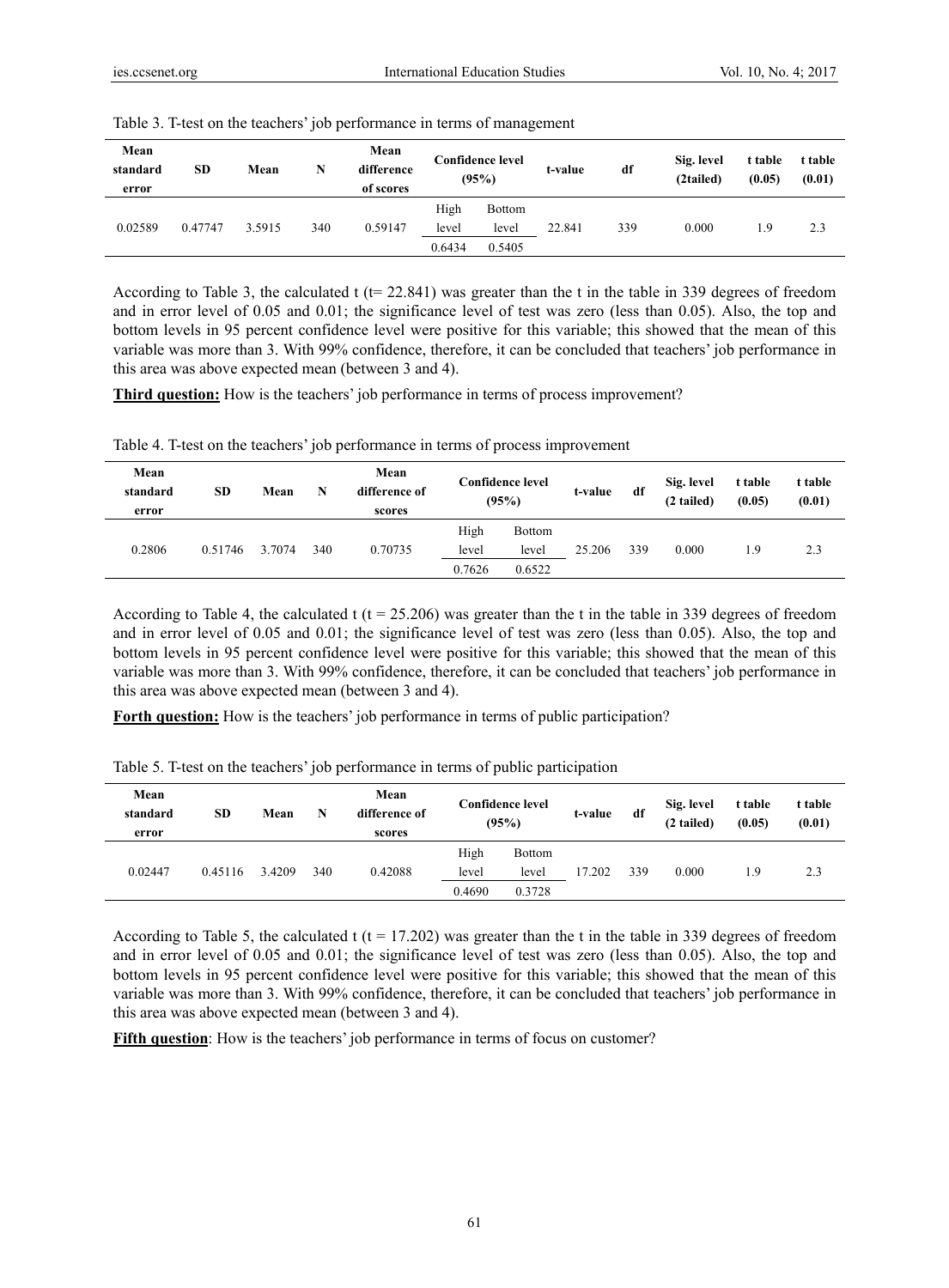| Mean<br>standard<br>error | SD   | Mean | <b>Number</b> | Mean<br>difference<br>of scores | Confidence level<br>(95%)  |                                     | t-value  | Degree of freedom | Sig. level<br>(2 tailed) | table<br>(0.05) | table<br>(0.01) |
|---------------------------|------|------|---------------|---------------------------------|----------------------------|-------------------------------------|----------|-------------------|--------------------------|-----------------|-----------------|
| 0.042                     | 0.78 | 2.76 | 340           | 0.23029                         | High<br>level<br>$-0/3145$ | <b>Bottom</b><br>level<br>$-0.1461$ | $-5.378$ | 339               | 0.000                    | 1.9             | 2.3             |

#### Table 6. T-test on teachers' job performance in terms of focus on customer

According to Table 6, the calculated t  $(t = -5.378)$  was less than the t in the table in 339 degrees of freedom and in error level of 0.05 and 0.01; the significance level of test was zero (less than 0.05). Also, the top and bottom levels in 95 percent confidence level were negative for this variable; this showed that the mean of this variable was less than 3. With 99% confidence, therefore, it can be concluded that teachers' job performance in this area was less than expected mean (between 2 and 3).

## **4. Discussion and Conclusion**

This study investigated primary school teachers' job performance based on total quality management model in Karaj province. The findings showed that the job performance of teachers based on total quality management components (process design, management, process improvement, public participation, and focus on customer) was more than expected mean (3). The highest mean was for process improvement and the least mean was for customer satisfaction. Therefore, the investment on creating process improvement system will increase efficiency in teachers' job performance. According to findings, it can be said that process improvement is emphasis on methods which evolve job performance to increase teachers' efficiency and consequently, improve the quality of education. Therefore, there is a strong need to improve teachers' job process quality and education system improvement. Undoubtedly, the quality is a factor affecting the development of industry, commerce, and education; it is one of the most important factors in organizational competitiveness and success in global markets. Therefore, the use of total quality management according to education system goals increases the effectiveness of human and material resources in organizations.

The findings of this study are consistent with research results of Safari and colleagues (2012), NIST (2011), and Moisture (2004). In their study, Safari et al. (2012) found that quality management aspects in organizations are generally influenced by information technology. The performance of organizations is largely dependent on information. Also, the information technology had the greatest impact on customer satisfaction. NIST (2011) found that organizational performance and improvement are evaluated almost in all main areas. These areas include the product and process achievements/customer-oriented achievements/human resources-focus achievements/leadership and governance achievements, and financial and market achievements. Moisture (2004) found that the move towards continuous improvement process often begins by adopting a philosophy of quality management such as principles of Deming, Juran philosophy, or Crosby philosophy.

The total quality model is a method for managing the organization. It is based on the quality and participation of all stakeholders. It aims to achieve long-term success through customer satisfaction and providing benefits of all stakeholders. The organizations are successful in competition which act based on customer needs and maximum quality. The total quality management has a systemic look on organization. It considers the schools as open social systems which will have the best performance with cybernetic method. The education systems plays a major role as the most significant investment on human resources in the field of prosperity of society. Considering their importance and their role in economic, social, cultural, and political dimensions in community, it is necessary that basic measures are taken to improve the quality of education systems and prevent from human capital and material loss. However, the total quality management was initially designed and regulated for industrial purposes, today it is entered to education and training system and is a model for quality education and factors affecting on it.

The total quality model has various components. One of its emphasized components is focus on process rather than focus purely on outcome. The continuous improvement of job process and performance will automatically improve the outcome. The pure focus on outcome should be avoided, because short-term results will lead to dissolution of system in long term.

Based on the finding showed that the job performance of teachers based on total quality management components (process design, management, process improvement, public participation, and focus on customer) was more than expected mean (3), the continuous increase of teachers and administrators' awareness (employees'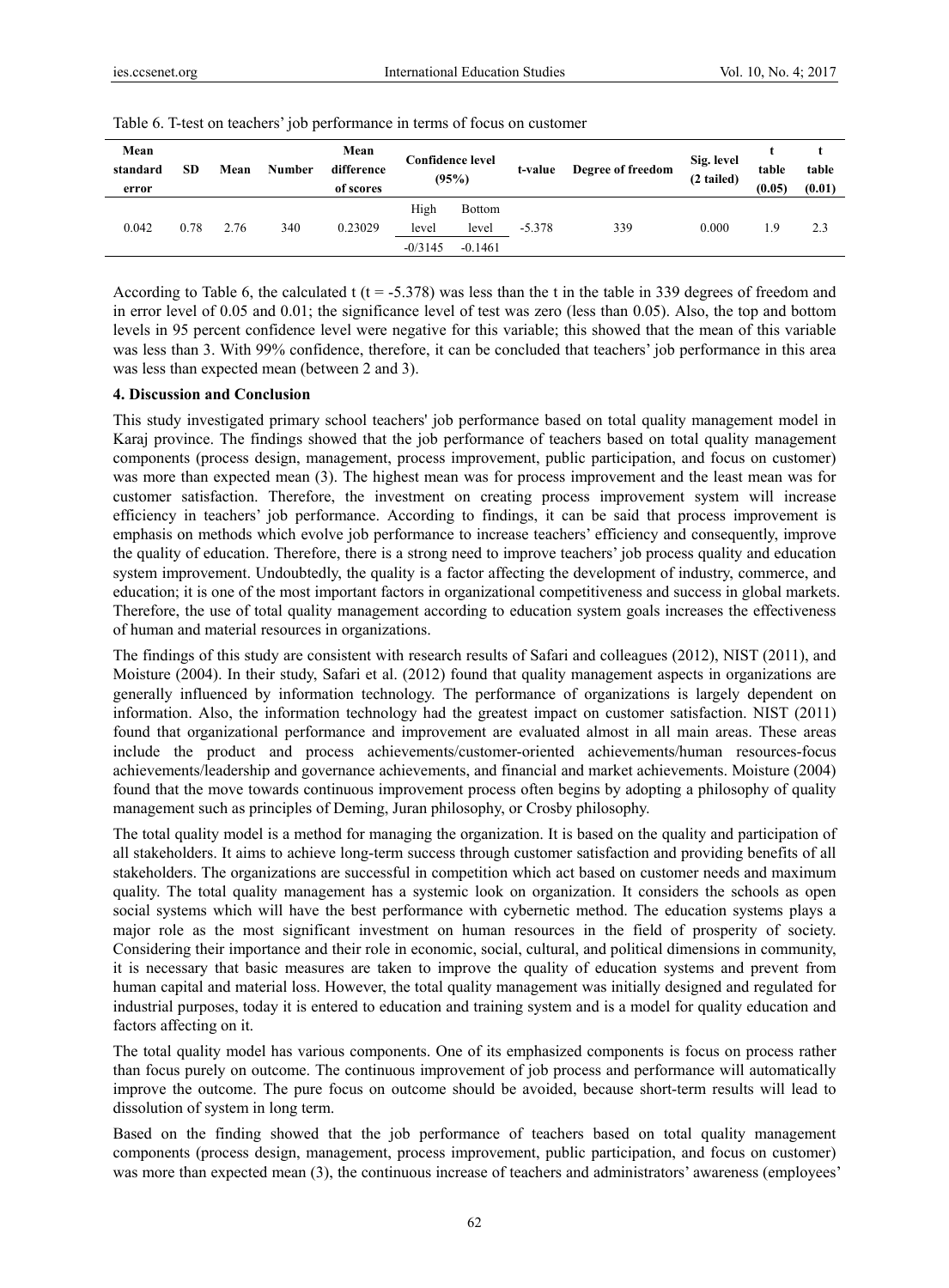empowerment) will not be effective as long as they are not professional, capable, and expert in their works; the teaching-learning process will remain ineffective. Thus determining the vision and mission of school for staff will prompt them to continuously adapt themselves with organization's mission, avoid from marginal tasks, act on main objectives of organization, and try for realization of goals. Also, the employee involvement in all organizational activities, particularly determining process-based strategies, should be considered by managers. It should be noted that the total quality management will be meaningless without participation of school personnel. The most important effect of employee participation is execution guarantee, because employees involve in decision makings and consider the decisions as their property (Sallies, 2002).

## **Acknowledgments**

I thank of all the principals and teachers of Karaj province who helped in conducting this research. I am also appreciative of Karaj education department for facilitating implementation of this study.

## **References**

- Corredor, P., & Goñi, S. (2011). TQM and performance: Is the relationship so obvious? *Journal of Business Research, 64*(8), 830-838. https://doi.org/10.1016/j.jbusres.2010.10.002
- Haffar, M., Al-Karaghouli, W., & Ghoneim, A. (2013). The mediating effect of individual readiness for change in the relationship between organisational culture and TQM implementation. *Total Quality Management & Business Excellence, 24*(5-6), 693-706. https://doi.org/10.1080/14783363.2013.791112
- Hamidizadeh, M. R., & Babadi, S (2010). The impact of implementing total quality management on business processes improvement: Economic Affairs and Finance of Khuzestan (A case study). *University-industry magazine*, 9 and 10 Issues, autumn and winter.
- Keller, P. (2008). *TQM deployment*. QA Publishing.
- Kulkarni, S. (2005). Component of successful total quality management. *The TQM magazine, 17*(2).
- Lameei, A. (2003). *Total quality management; principles, application and lessons from an experience*. Oroumiyeh: Moaseseie Farhangi Entesharatie Shahed va Isargaran.
- Manian, A., Mousa-Khani, M., & Parzami, M. (2009) .The relationship between information technology and business alignment and organizational performance in companies operating in information technology: using structural equation modeling. *Journal of Information Technology Management, 1*(3), 89-106.
- Matha, K. M. (2004). *Examination the relationships between motivational traits and counterproductive work behaviors. The Department of Psychology* (A Thesis Submitted to the Graduate Faculty of the Louisiana State University and Agricultural and Mechanical College in partial fulfillment of the requirements for the degree of Master of Arts, Emory University).
- Motowidlo, S. J. (2003). *Job performance*. Handbook of psychology (pp. 39-53). https://doi.org/10.1002/0471264385.wei1203
- Neiestani, A., Farsijani, H., & Bolhasani, A. (2010). The effects of TQM on organizational performance in research and development enviornment. *Journal of Industrial Management, Islamic Azad University, Sanandaj Branch, 5*(14), 75-88.
- NIST. (2011). *Criteria for Performance Excellence*. American Society for Quality (ASQ), USA.
- Rotundo, M., & Sackett, P. R. (2002). The relative importance of task, citizenship, and counterproductive performance to global ratings of job performance: A policy-capturing approach. *Journal of applied psychology, 87*(1), 66. https://doi.org/10.1037/0021-9010.87.1.66
- Safari, S., Shirzad, S., & Khalil, H. (2012). Quality management structure with information technology support (Central Insurance of Iran: A case study). *Journal of Information Technology Management, 4*(12), 113-134.
- Sallis, E. (2014). *Total quality management in education* (p. 107). Routledge.
- Shokrkon, H., Nisei, A., Naami, A., & Mehrabizadeh, H. M. (2001). Relationship between job satisfaction and job performance and civil behavior of employees in some factories in Ahvaz. *Journal of Education and Psychology, Shahid Chamran University (Psychology). 3&4*(8), 24-33.
- Stamatis, D. H. (1996). *Total quality management in healthcare: Implementation strategies for optimum results*. Irwin Professional Publishing.
- Tavalaee, R. (2012). *New approaches to assessing organizational performance*. Database of management scientific articles.